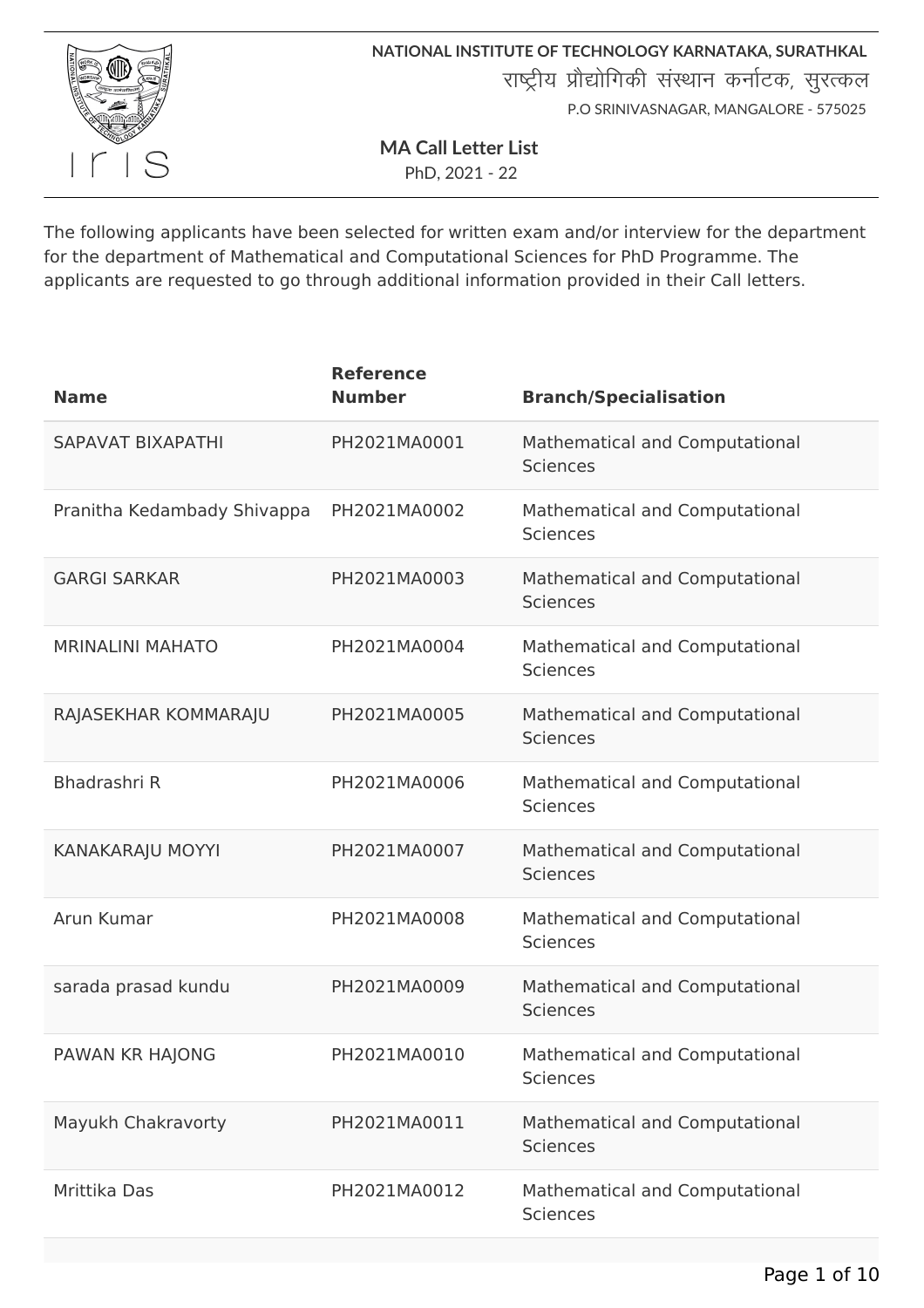|                                           |                            | NATIONAL INSTITUTE OF TECHNOLOGY KARNATAKA, SURATHKAL                                    |
|-------------------------------------------|----------------------------|------------------------------------------------------------------------------------------|
|                                           |                            | राष्ट्रीय प्रौद्योगिकी संस्थान कर्नाटक, सुरत्कल<br>P.O SRINIVASNAGAR, MANGALORE - 575025 |
|                                           | <b>MA Call Letter List</b> |                                                                                          |
| S                                         | PhD, 2021 - 22             |                                                                                          |
| <b>HEMALATHA M</b>                        | PH2021MA0013<br>Reference  | Mathematical and Computational                                                           |
| <b>Name</b>                               | <b>Number</b>              | Sciences<br>Branch/Specialisation                                                        |
| <b>ASWATHI PRABHATH</b>                   | PH2021MA0014               | Mathematical and Computational<br><b>Sciences</b>                                        |
| <b>ANAGANDULA PRAVEEN</b><br><b>KUMAR</b> | PH2021MA0015               | Mathematical and Computational<br><b>Sciences</b>                                        |
| Srikanta Ram                              | PH2021MA0016               | Mathematical and Computational<br><b>Sciences</b>                                        |
| Mir Riyaz Ul Rashid                       | PH2021MA0017               | Mathematical and Computational<br><b>Sciences</b>                                        |
| Yuvaraj George                            | PH2021MA0018               | Mathematical and Computational<br><b>Sciences</b>                                        |
| <b>MURARI KUMAR ROY</b>                   | PH2021MA0019               | Mathematical and Computational<br><b>Sciences</b>                                        |
| Pooja                                     | PH2021MA0020               | Mathematical and Computational<br><b>Sciences</b>                                        |
| Amit Kumar                                | PH2021MA0021               | Mathematical and Computational<br><b>Sciences</b>                                        |
| Satyam Guragain                           | PH2021MA0022               | Mathematical and Computational<br><b>Sciences</b>                                        |
| <b>MANOHAR S H</b>                        | PH2021MA0023               | Mathematical and Computational<br><b>Sciences</b>                                        |
| <b>SANDIP MISTRY</b>                      | PH2021MA0025               | Mathematical and Computational<br><b>Sciences</b>                                        |
| Aman Prakash                              | PH2021MA0026               | Mathematical and Computational<br><b>Sciences</b>                                        |
| veerendra kumar                           | PH2021MA0027               | Mathematical and Computational<br><b>Sciences</b>                                        |
| Adithya Unni                              | PH2021MA0028               | Mathematical and Computational<br><b>Sciences</b>                                        |
| <b>SUBHA A B</b>                          | PH2021MA0029               | Mathematical and Computational<br><b>Sciences</b><br>Page 2 of 10                        |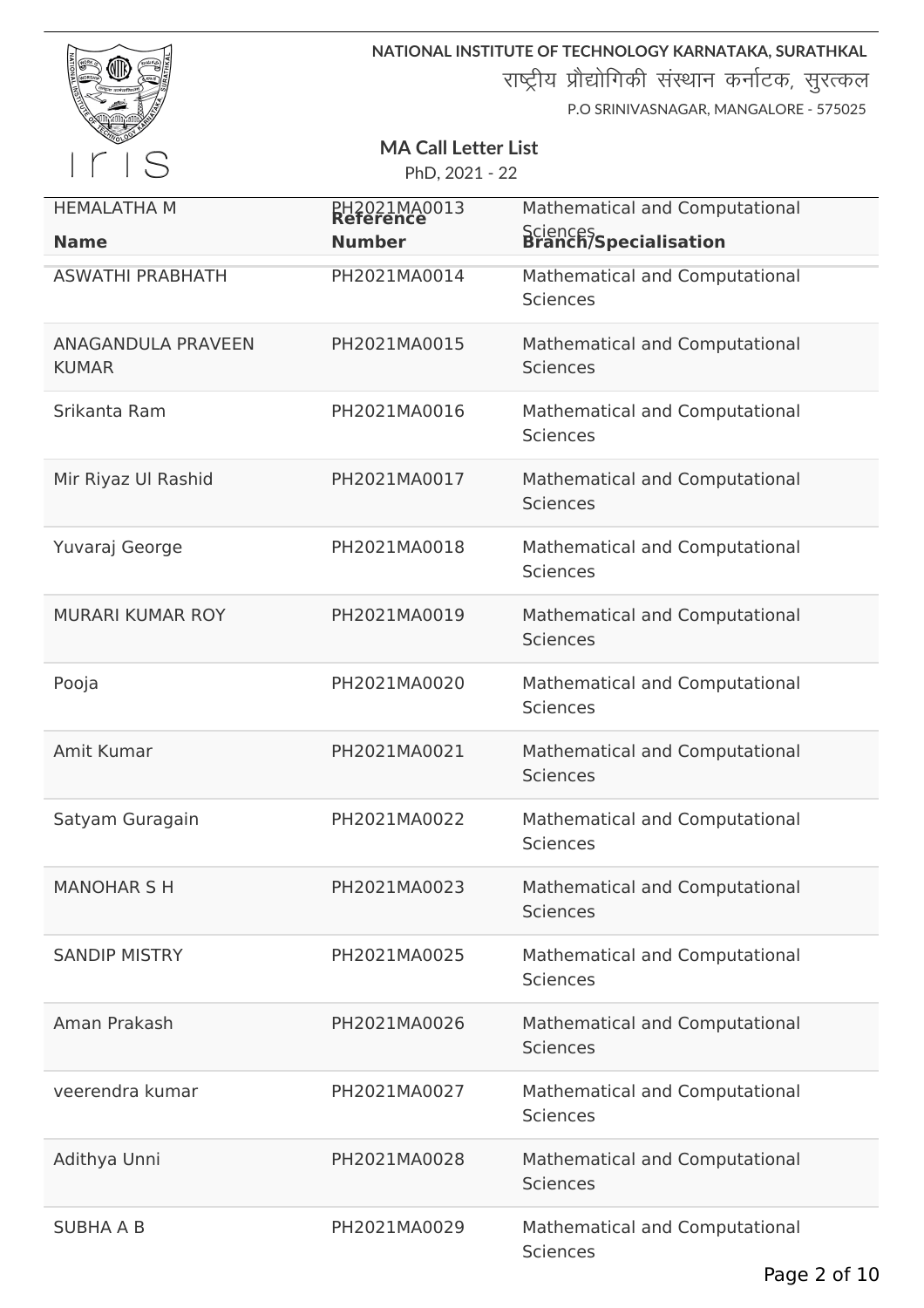

**NATIONAL INSTITUTE OF TECHNOLOGY KARNATAKA, SURATHKAL** राष्ट्रीय प्रौद्योगिकी संस्थान कर्नाटक, सुरत्कल

P.O SRINIVASNAGAR, MANGALORE - 575025

## **MA Call Letter List**

| Riya Kumari Burman<br>Name | <b>Reference</b><br>IA0030 | Mathematical and Computational<br><b>Branch/Specialisation</b><br>Sciences |
|----------------------------|----------------------------|----------------------------------------------------------------------------|
| Deepika Parmar             | PH2021MA0032               | Mathematical and Computational<br><b>Sciences</b>                          |
| Poojitha S                 | PH2021MA0033               | Mathematical and Computational<br><b>Sciences</b>                          |
| Parameswar Basumatary      | PH2021MA0034               | Mathematical and Computational<br><b>Sciences</b>                          |
| Anu                        | PH2021MA0035               | Mathematical and Computational<br><b>Sciences</b>                          |
| RUBA PRIYADHARSHINI A      | PH2021MA0036               | Mathematical and Computational<br><b>Sciences</b>                          |
| kumara k arjuna chirayu    | PH2021MA0037               | Mathematical and Computational<br><b>Sciences</b>                          |
| Sandra Mary Thampi         | PH2021MA0038               | Mathematical and Computational<br><b>Sciences</b>                          |
| <b>BAPAN ALI MIAH</b>      | PH2021MA0039               | Mathematical and Computational<br><b>Sciences</b>                          |
| Sreya T                    | PH2021MA0040               | Mathematical and Computational<br><b>Sciences</b>                          |
| <b>ANSHU YADAV</b>         | PH2021MA0042               | Mathematical and Computational<br><b>Sciences</b>                          |
| Bharadwaj                  | PH2021MA0043               | Mathematical and Computational<br><b>Sciences</b>                          |
| Arushi Sharma              | PH2021MA0044               | Mathematical and Computational<br><b>Sciences</b>                          |
| <b>SUDEEP MONDAL</b>       | PH2021MA0045               | Mathematical and Computational<br>Sciences                                 |
| <b>RAVI MAHLA</b>          | PH2021MA0046               | Mathematical and Computational<br><b>Sciences</b>                          |
| V Hemalatha                | PH2021MA0047               | Mathematical and Computational                                             |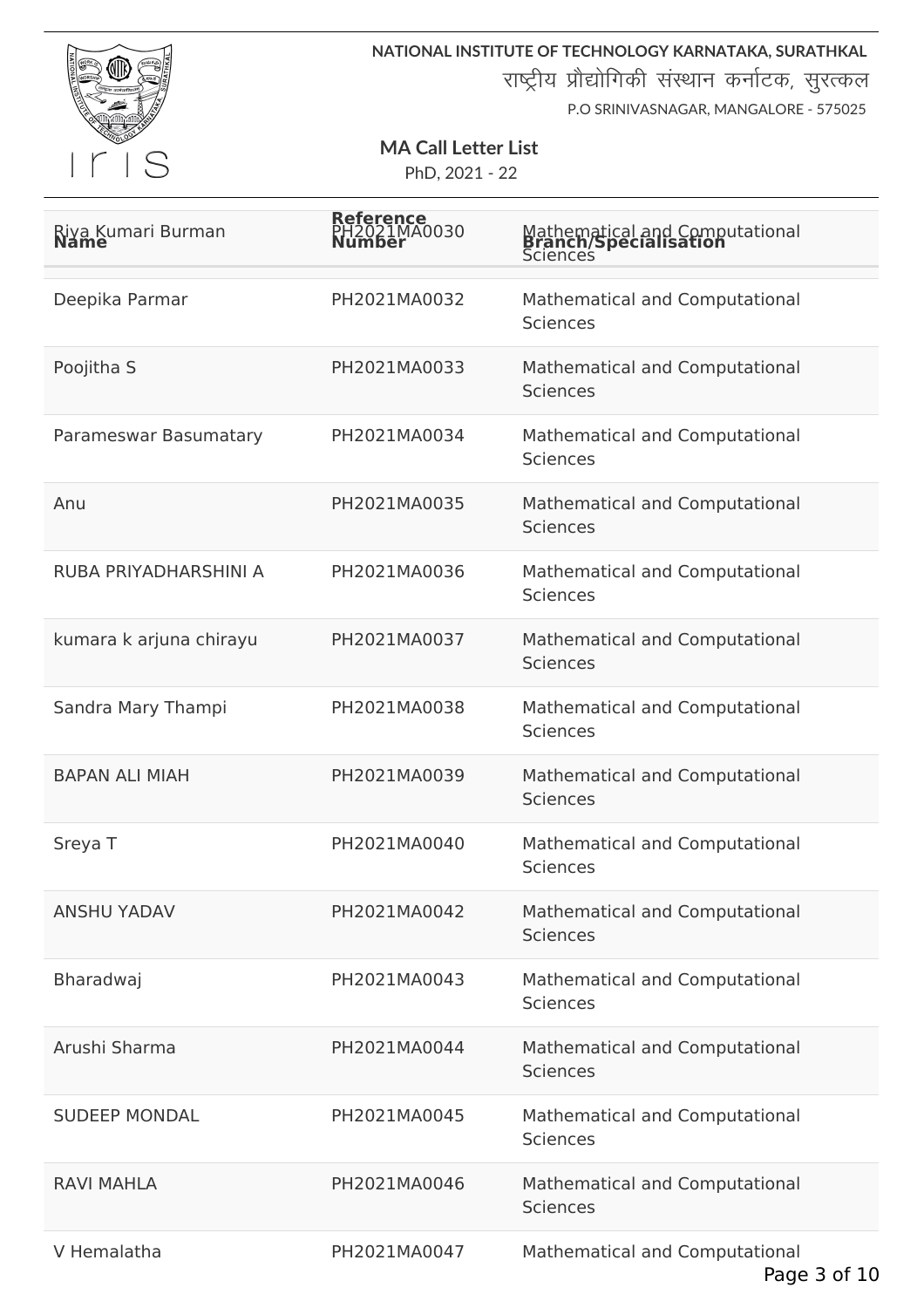

राष्ट्रीय प्रौद्योगिकी संस्थान कर्नाटक, सुरत्कल

P.O SRINIVASNAGAR, MANGALORE - 575025

#### **MA Call Letter List**

|                        | <b>Reference</b> | <b>Sciences</b>                                   |
|------------------------|------------------|---------------------------------------------------|
| <b>Name</b>            | <b>Number</b>    | <b>Branch/Specialisation</b>                      |
| Heena                  | PH2021MA0048     | Mathematical and Computational<br><b>Sciences</b> |
| <b>KARTHIK S</b>       | PH2021MA0049     | Mathematical and Computational<br><b>Sciences</b> |
| <b>DOLAGOBINDA DAS</b> | PH2021MA0050     | Mathematical and Computational<br><b>Sciences</b> |
| <b>ARPAN GUPTA</b>     | PH2021MA0051     | Mathematical and Computational<br><b>Sciences</b> |
| <b>JYOTI YADAV</b>     | PH2021MA0052     | Mathematical and Computational<br><b>Sciences</b> |
| V Aruna                | PH2021MA0053     | Mathematical and Computational<br><b>Sciences</b> |
| Subhajit Das           | PH2021MA0054     | Mathematical and Computational<br><b>Sciences</b> |
| PRAJNA BHAT            | PH2021MA0055     | Mathematical and Computational<br><b>Sciences</b> |
| Nithya Muraleedharan   | PH2021MA0056     | Mathematical and Computational<br><b>Sciences</b> |
| Ajeet singh            | PH2021MA0057     | Mathematical and Computational<br>Sciences        |
| Gautam Kaushik         | PH2021MA0058     | Mathematical and Computational<br><b>Sciences</b> |
| Subhasmita Joshi       | PH2021MA0059     | Mathematical and Computational<br><b>Sciences</b> |
| Satyam singh           | PH2021MA0060     | Mathematical and Computational<br><b>Sciences</b> |
| C.Aishwarya            | PH2021MA0061     | Mathematical and Computational<br><b>Sciences</b> |
| A SAI LEKSHMI          | PH2021MA0062     | Mathematical and Computational<br><b>Sciences</b> |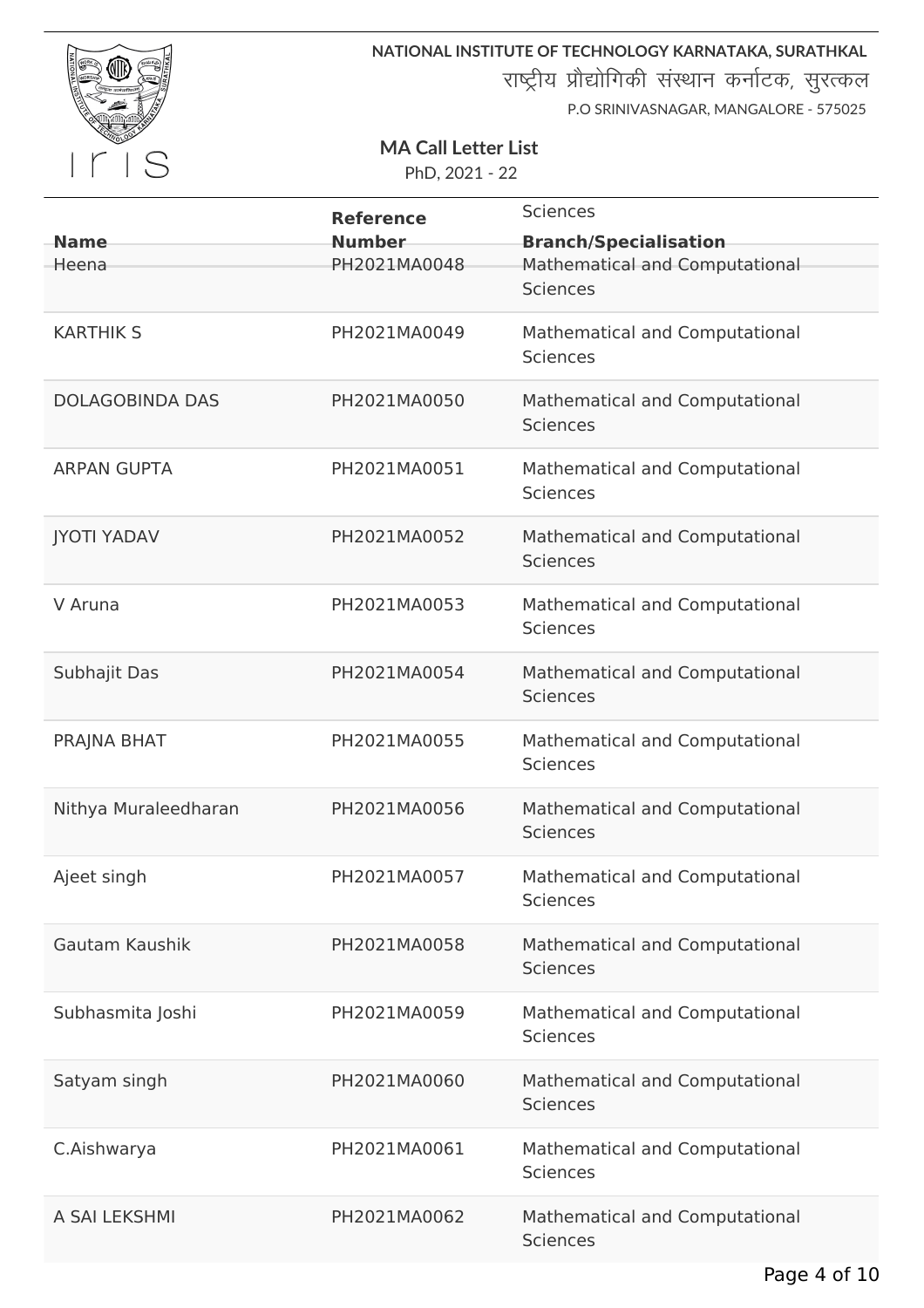

राष्ट्रीय प्रौद्योगिकी संस्थान कर्नाटक, सुरत्कल

P.O SRINIVASNAGAR, MANGALORE - 575025

#### **MA Call Letter List**

| <b>AJAY KUMAR</b><br><b>Name</b>          | RIGE DE MORO 063<br><b>Number</b> | Mathematical and Computational<br><b>Branch</b> Specialisation |
|-------------------------------------------|-----------------------------------|----------------------------------------------------------------|
| <b>ARUP MAJUMDAR</b>                      | PH2021MA0065                      | Mathematical and Computational<br><b>Sciences</b>              |
| Vijay Kumar                               | PH2021MA0066                      | Mathematical and Computational<br><b>Sciences</b>              |
| <b>SOURABH BISWAS</b>                     | PH2021MA0067                      | Mathematical and Computational<br><b>Sciences</b>              |
| <b>ARUP MAJUMDAR</b>                      | PH2021MA0068                      | Mathematical and Computational<br>Sciences                     |
| Subir Dey                                 | PH2021MA0069                      | Mathematical and Computational<br><b>Sciences</b>              |
| Paritosh Joshi                            | PH2021MA0070                      | Mathematical and Computational<br><b>Sciences</b>              |
| Megha Kamath K                            | PH2021MA0071                      | Mathematical and Computational<br><b>Sciences</b>              |
| <b>ARORA MAHAMADSOHIL</b><br><b>ANVAR</b> | PH2021MA0072                      | Mathematical and Computational<br><b>Sciences</b>              |
| <b>SUKANTA DAS</b>                        | PH2021MA0073                      | Mathematical and Computational<br><b>Sciences</b>              |
| Abhijit Mondal                            | PH2021MA0074                      | Mathematical and Computational<br><b>Sciences</b>              |
| <b>KRISHNENDU NAYAK</b>                   | PH2021MA0075                      | Mathematical and Computational<br><b>Sciences</b>              |
| AMYA RANJAN RAY                           | PH2021MA0076                      | Mathematical and Computational<br><b>Sciences</b>              |
| <b>HARIHARAN S</b>                        | PH2021MA0078                      | Mathematical and Computational<br><b>Sciences</b>              |
| Prasandeep Singh Muchhal                  | PH2021MA0079                      | Mathematical and Computational<br><b>Sciences</b>              |
| Kanchan Dwivedi                           | PH2021MA0080                      | Mathematical and Computational                                 |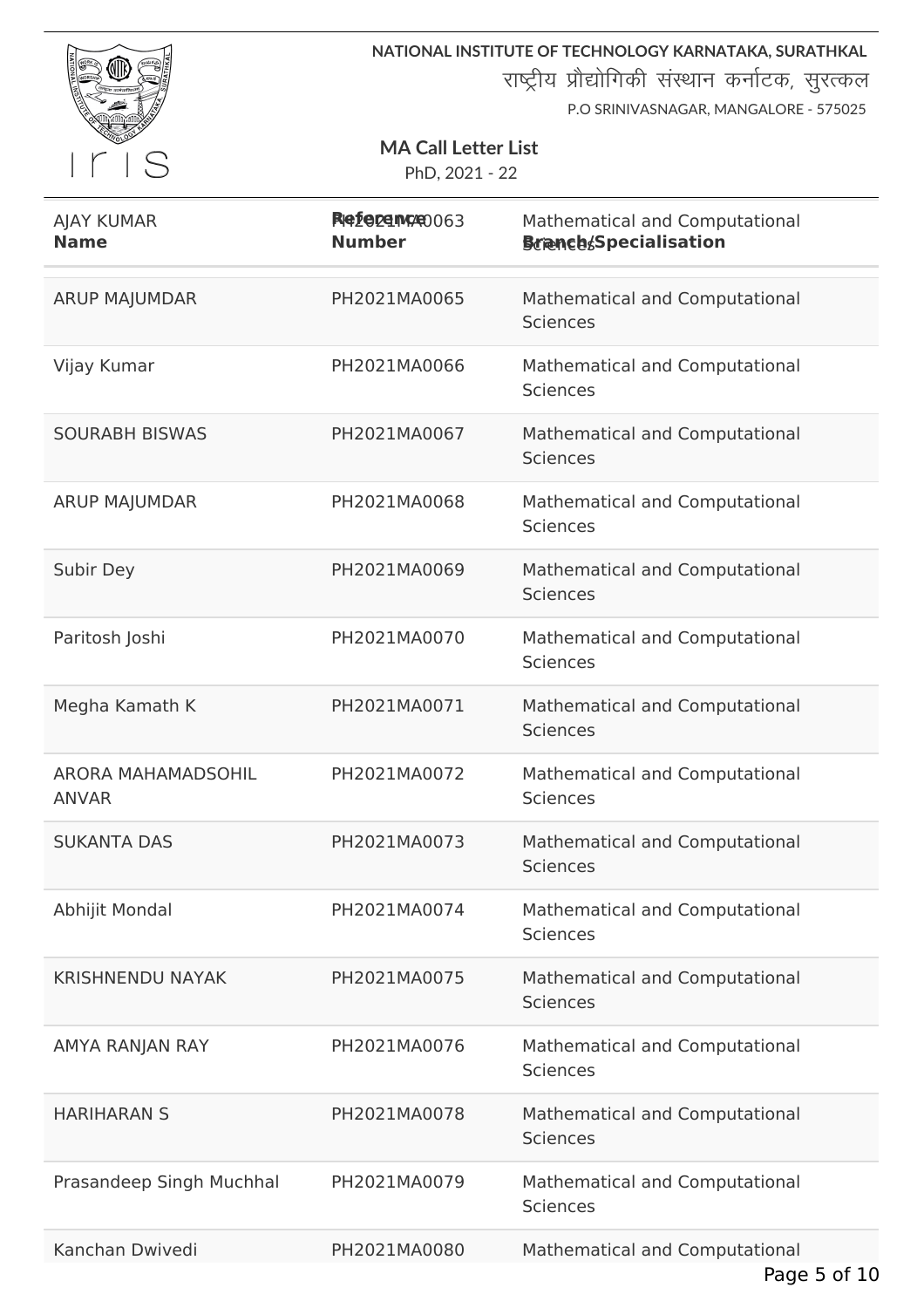

राष्ट्रीय प्रौद्योगिकी संस्थान कर्नाटक, सुरत्कल

P.O SRINIVASNAGAR, MANGALORE - 575025

#### **MA Call Letter List**

|                              | <b>Reference</b>       | <b>Sciences</b>                                                |
|------------------------------|------------------------|----------------------------------------------------------------|
| Name<br>Soumen Santra        | Number<br>PH2021MA0081 | <b>Branch/Specialisation</b><br>Mathematical and Computational |
|                              |                        | <b>Sciences</b>                                                |
| Vidushi Tripathi             | PH2021MA0082           | Mathematical and Computational                                 |
|                              |                        | <b>Sciences</b>                                                |
| <b>KRISHNA NANDAN KUMAR</b>  | PH2021MA0083           | Mathematical and Computational<br><b>Sciences</b>              |
| Krishna Kumar Gupta          | PH2021MA0084           | Mathematical and Computational<br><b>Sciences</b>              |
| Anoop N K                    | PH2021MA0085           | Mathematical and Computational<br>Sciences                     |
| Molkam Rakesh                | PH2021MA0086           | Mathematical and Computational<br><b>Sciences</b>              |
| Madhav Singh                 | PH2021MA0087           | Mathematical and Computational<br><b>Sciences</b>              |
| Nidhi Shukla                 | PH2021MA0088           | Mathematical and Computational<br><b>Sciences</b>              |
| <b>AMIT KUMAR PANDEY</b>     | PH2021MA0089           | Mathematical and Computational<br><b>Sciences</b>              |
| Thatipamula Venkatesh        | PH2021MA0090           | Mathematical and Computational<br><b>Sciences</b>              |
| Lakshya Kumar                | PH2021MA0091           | Mathematical and Computational<br><b>Sciences</b>              |
| Neelima Ghiya                | PH2021MA0092           | Mathematical and Computational<br><b>Sciences</b>              |
| <b>BIBHUTI BHUSANA MEHER</b> | PH2021MA0093           | Mathematical and Computational<br>Sciences                     |
| <b>DIBJYOTI MONDAL</b>       | PH2021MA0094           | Mathematical and Computational<br><b>Sciences</b>              |
| Debismita Nayak              | PH2021MA0095           | Mathematical and Computational<br><b>Sciences</b>              |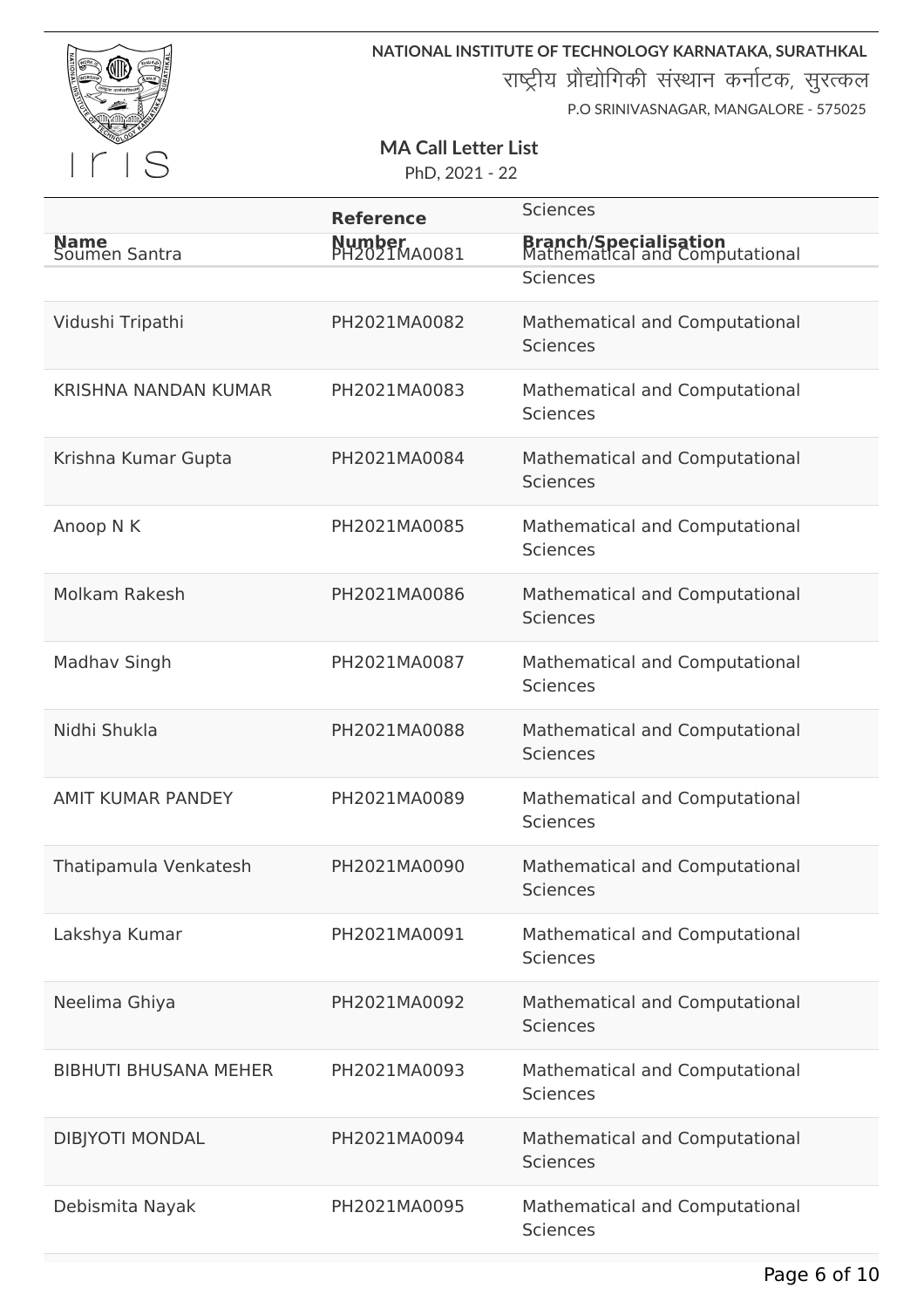

राष्ट्रीय प्रौद्योगिकी संस्थान कर्नाटक, सुरत्कल

P.O SRINIVASNAGAR, MANGALORE - 575025

#### **MA Call Letter List**

| Nikhil Purushottam Zade<br><b>Name</b> | <b>RH2021MA0096</b><br><b>Number</b> | Mathematical and Computational<br><b>Sciench<sup>S</sup>specialisation</b> |
|----------------------------------------|--------------------------------------|----------------------------------------------------------------------------|
| Maleha Warsi                           | PH2021MA0097                         | Mathematical and Computational<br><b>Sciences</b>                          |
| Gokuldas A                             | PH2021MA0098                         | Mathematical and Computational<br><b>Sciences</b>                          |
| Gobinda Debnath                        | PH2021MA0099                         | Mathematical and Computational<br><b>Sciences</b>                          |
| ANUSHA PRASHANTH SHETTY                | PH2021MA0100                         | Mathematical and Computational<br><b>Sciences</b>                          |
| Medini H R                             | PH2021MA0101                         | Mathematical and Computational<br><b>Sciences</b>                          |
| <b>AMBALIKA HALDER</b>                 | PH2021MA0102                         | Mathematical and Computational<br><b>Sciences</b>                          |
| Neelam                                 | PH2021MA0103                         | Mathematical and Computational<br><b>Sciences</b>                          |
| ATHIRA. E. V                           | PH2021MA0104                         | Mathematical and Computational<br><b>Sciences</b>                          |
| Pooja Rani                             | PH2021MA0105                         | Mathematical and Computational<br><b>Sciences</b>                          |
| <b>BARSHA SHAW</b>                     | PH2021MA0106                         | Mathematical and Computational<br><b>Sciences</b>                          |
| RAJA SEKHAR SANKURI                    | PH2021MA0107                         | Mathematical and Computational<br><b>Sciences</b>                          |
| Architha Shastry P                     | PH2021MA0108                         | Mathematical and Computational<br><b>Sciences</b>                          |
| <b>DURYODHAN SUBUDHI</b>               | PH2021MA0109                         | Mathematical and Computational<br><b>Sciences</b>                          |
| NIRMAL KUMAR SINGHA                    | PH2021MA0112                         | Mathematical and Computational<br><b>Sciences</b>                          |
| Neetu Kumari                           | PH2021MA0113                         | Mathematical and Computational                                             |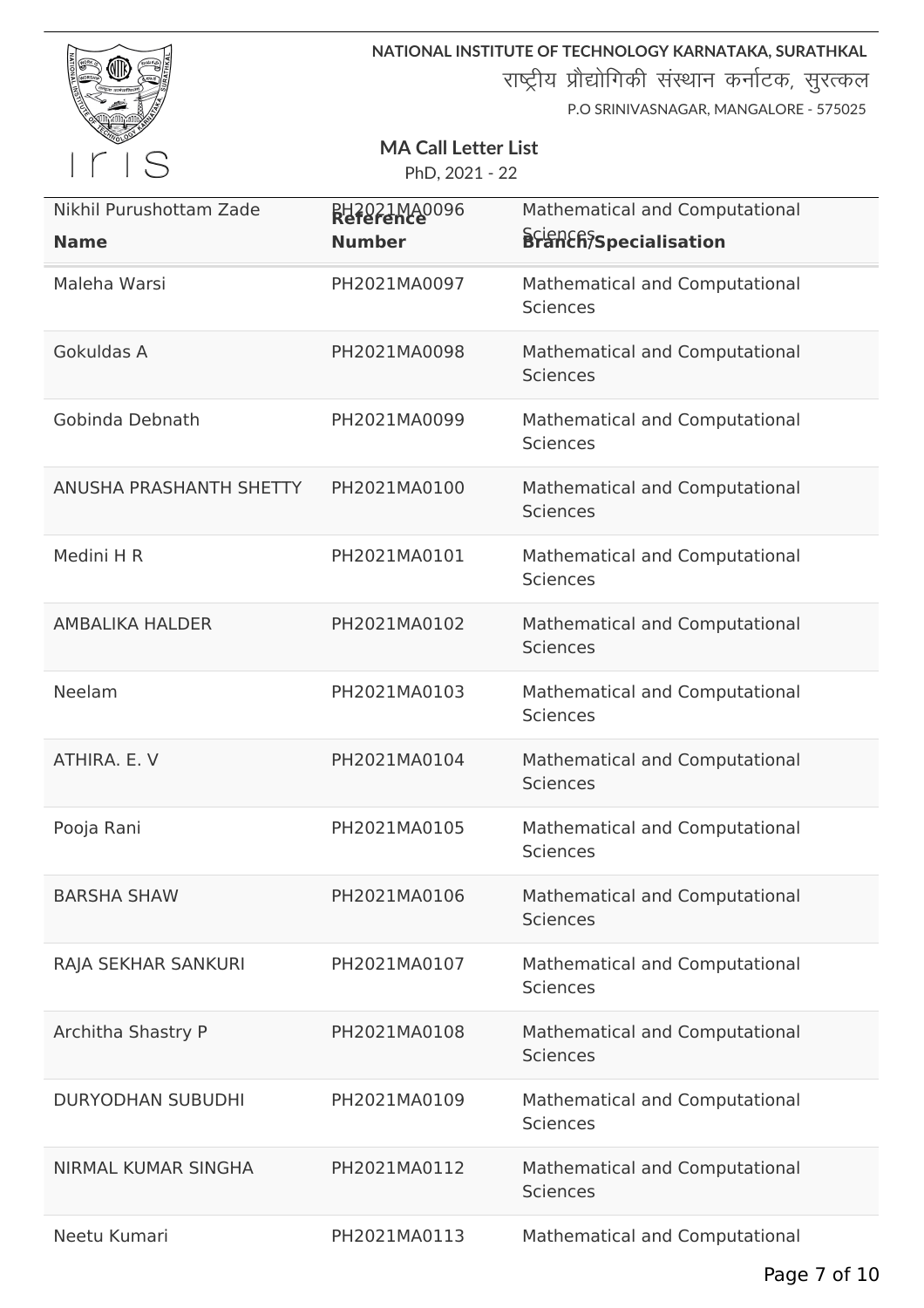

राष्ट्रीय प्रौद्योगिकी संस्थान कर्नाटक, सुरत्कल

P.O SRINIVASNAGAR, MANGALORE - 575025

#### **MA Call Letter List**

|                          | <b>Reference</b>   | <b>Sciences</b>                                                   |
|--------------------------|--------------------|-------------------------------------------------------------------|
| <b>Name</b> rakasha      | <b>NUMBEMA0114</b> | <b>Bleahem/stige traits a trion</b> putational<br><b>Sciences</b> |
| <b>AYYANAR K</b>         | PH2021MA0115       | Mathematical and Computational<br><b>Sciences</b>                 |
| <b>ANSINA M HAROON</b>   | PH2021MA0116       | Mathematical and Computational<br><b>Sciences</b>                 |
| Neeraj kumar             | PH2021MA0117       | Mathematical and Computational<br><b>Sciences</b>                 |
| AJAY P JOSEPH            | PH2021MA0118       | Mathematical and Computational<br><b>Sciences</b>                 |
| Ramesh Ojha              | PH2021MA0119       | Mathematical and Computational<br>Sciences                        |
| <b>ANIL KUMAR</b>        | PH2021MA0120       | Mathematical and Computational<br><b>Sciences</b>                 |
| Priyanshu Agrahari       | PH2021MA0121       | Mathematical and Computational<br><b>Sciences</b>                 |
| Arghya Pratihar          | PH2021MA0122       | Mathematical and Computational<br><b>Sciences</b>                 |
| MEGHA ROSE MANOJ         | PH2021MA0123       | Mathematical and Computational<br><b>Sciences</b>                 |
| Amritanshu Rai           | PH2021MA0124       | Mathematical and Computational<br><b>Sciences</b>                 |
| <b>HENEEN MUHAMMAD K</b> | PH2021MA0125       | Mathematical and Computational<br><b>Sciences</b>                 |
| Kavita Samant            | PH2021MA0126       | Mathematical and Computational<br><b>Sciences</b>                 |
| DANY JOY                 | PH2021MA0127       | Mathematical and Computational<br><b>Sciences</b>                 |
| Vikram Yallapa Naik      | PH2021MA0128       | Mathematical and Computational<br><b>Sciences</b>                 |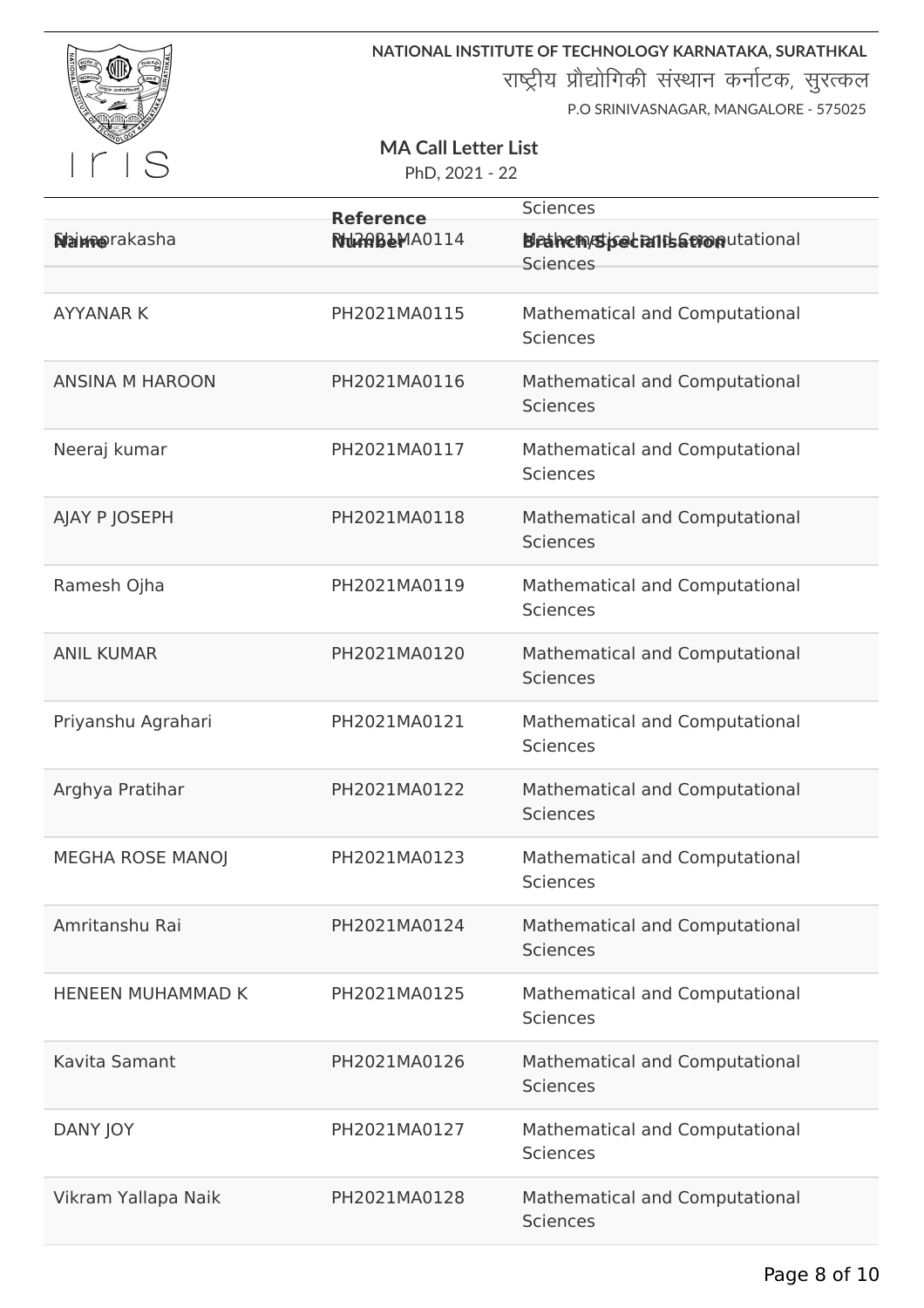|                                     |                                              | NATIONAL INSTITUTE OF TECHNOLOGY KARNATAKA, SURATHKAL<br>राष्ट्रीय प्रौद्योगिकी संस्थान कर्नाटक, सुरत्कल<br>P.O SRINIVASNAGAR, MANGALORE - 575025 |
|-------------------------------------|----------------------------------------------|---------------------------------------------------------------------------------------------------------------------------------------------------|
|                                     | <b>MA Call Letter List</b><br>PhD, 2021 - 22 |                                                                                                                                                   |
| <b>SOURAV MAHATA</b><br><b>Name</b> | PH2021MA0130<br>Reference<br><b>Number</b>   | Mathematical and Computational<br>Sciences<br><b>Branch/Specialisation</b>                                                                        |
| <b>KARTHIK K</b>                    | PH2021MA0131                                 | Mathematical and Computational<br><b>Sciences</b>                                                                                                 |
| <b>Agre Prashant Ashok</b>          | PH2021MA0132                                 | Mathematical and Computational<br><b>Sciences</b>                                                                                                 |
| Ashutosh kumar karna                | PH2021MA0133                                 | Mathematical and Computational<br><b>Sciences</b>                                                                                                 |
| Damini gupta                        | PH2021MA0134                                 | Mathematical and Computational<br><b>Sciences</b>                                                                                                 |
| Chaithra                            | PH2021MA0135                                 | Mathematical and Computational<br><b>Sciences</b>                                                                                                 |
| LAVINA JEAN CRASTA                  | PH2021MA0136                                 | Mathematical and Computational<br><b>Sciences</b>                                                                                                 |
| Supreetha R                         | PH2021MA0137                                 | Mathematical and Computational<br><b>Sciences</b>                                                                                                 |
| SHARMILA SHANTHI SEQUEIRA           | PH2021MA0138                                 | Mathematical and Computational<br><b>Sciences</b>                                                                                                 |
| Sneha Shetty R                      | PH2021MA0139                                 | Mathematical and Computational<br><b>Sciences</b>                                                                                                 |
| <b>Biplab Chatterjee</b>            | PH2021MA0140                                 | Mathematical and Computational<br><b>Sciences</b>                                                                                                 |
| Anju Kumari Yadav                   | PH2021MA0141                                 | Mathematical and Computational<br><b>Sciences</b>                                                                                                 |

## **Head Of Department Mathematical and Computational Sciences**